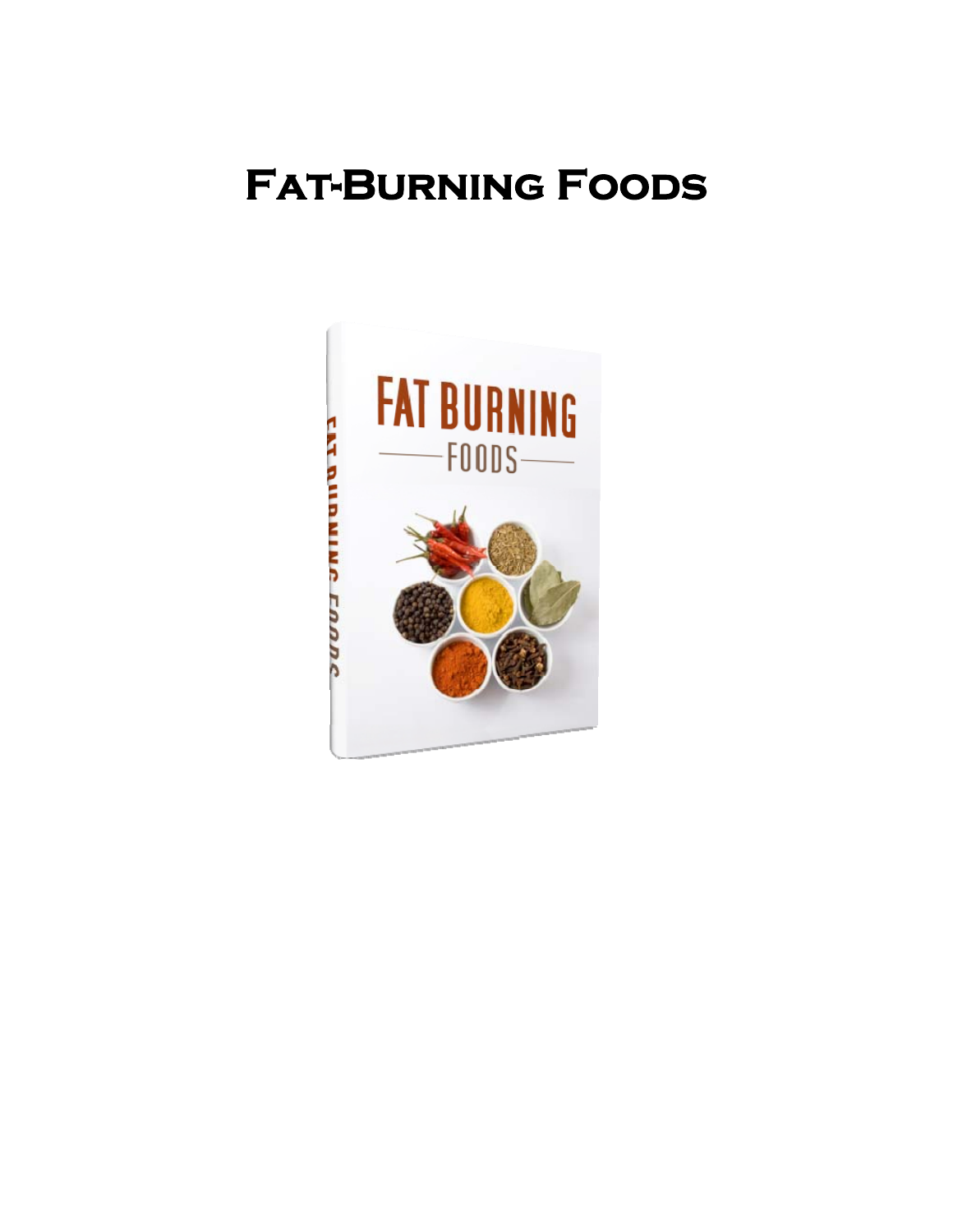# **Fat-Burning Foods**

As the old adage goes, "You are what you eat." When you take a look at you're eating, what do you see? Is it fattening, full of cholesterol, overflowing with unhelpful calories? Then it's time to make a change. If you want your body to be a fat-burning machine, you'll have to feed it the right foods.

That means eating plenty of fat-burning foods. Yes, foods exist that give you a hot and helping hand in your battle against fat. Curious about these seemingly magic morsels? Prepare to learn the secrets to a new world of fatburning possibilities.

# **How Do They Burn?**

In order to be considered a fat-burning food, the food must force your body to produce heat, a process known as thermogenesis. During this process, your body burns up the food you eat, releasing it as energy to power you through your daily routine.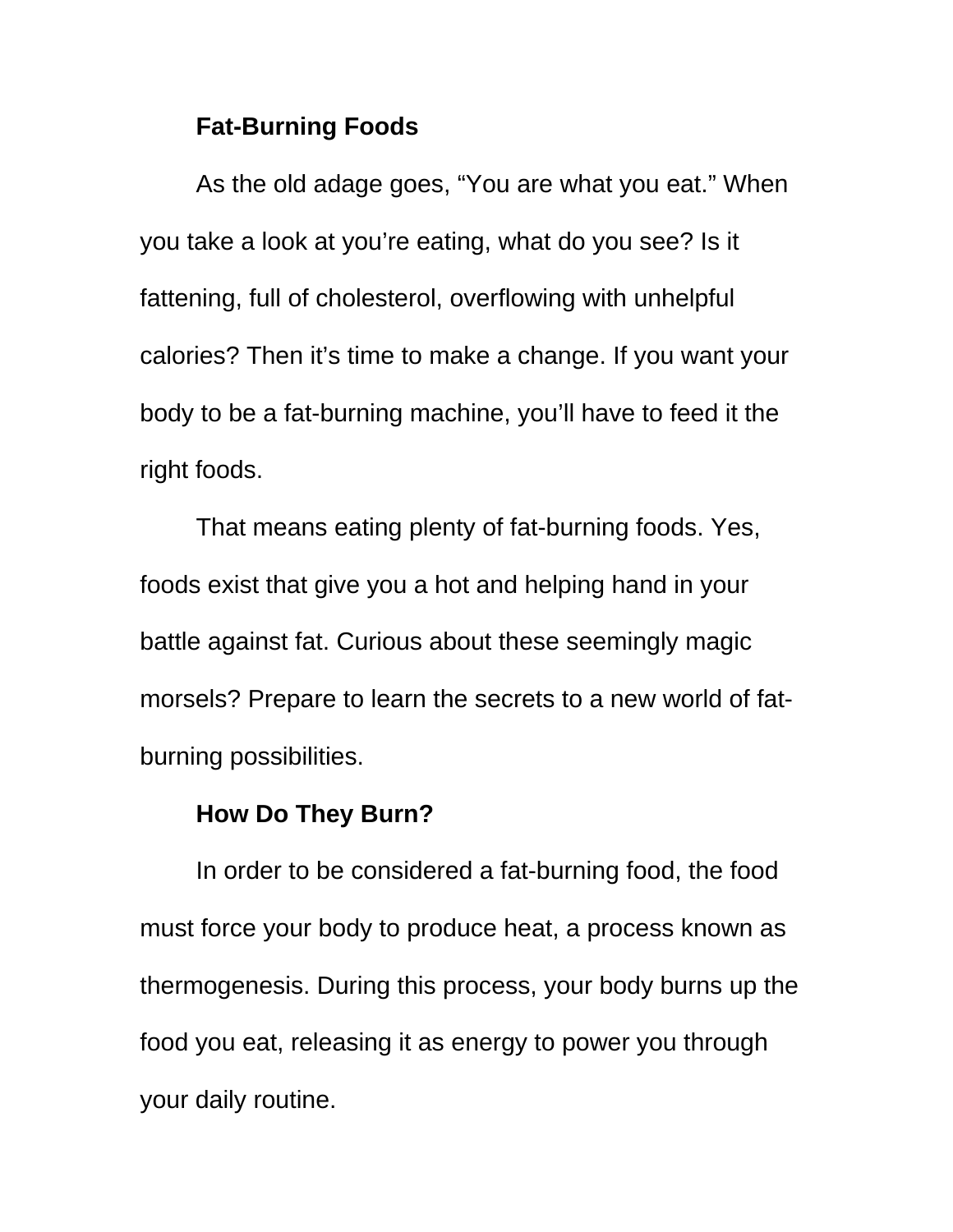While it is true that all foods force your body to work a little to burn the calories consumed, fat-burning foods make your body warm up more than most.

### **Now, a Word of Caution**

While you may think you just stumbled upon the Fountain of Thin, take heed. Eating these fat-busting foods may lend your body a hand in fending off unwanted pudge and pound. However, the foods can only work their magic when incorporated into an otherwise healthy diet. So if your diet is as healthy as a scoop of chocolate chip cookie dough ice cream, don't expect these fat-burning foods to give you much benefit.

Instead, you'll need to first change your entire diet to consist of low-fat, low-calorie foods with plenty of fresh fruits and vegetables. Then—and only then—will your favorite fatburning foods be able to do their jobs well.

What are your favorite fat-burning foods? You're about to find out.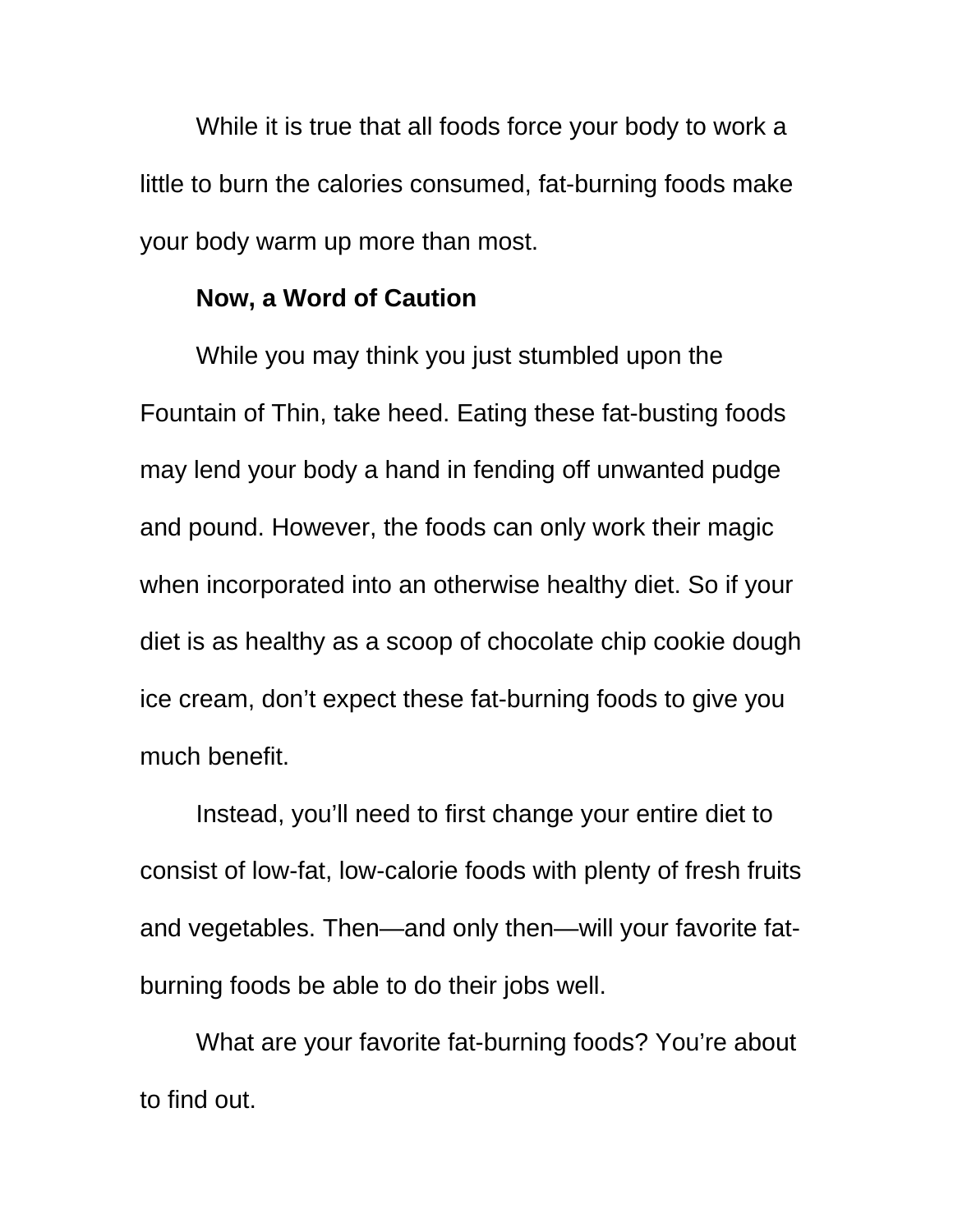# **Eggs**

It may be hard to believe, but the same food that is blamed for raising cholesterol levels is a helpful tool in getting rid of fat. Even more amazing is that while the egg white contains most of the fat-burning powers (and can be eaten without causing undue harm to your cholesterol levels), you should eat the entire egg to reap the maximum fat-burning benefits.

The secret to the egg's ability to help you burn off fat is found in the protein and vitamin B-12 inside of the egg. Both of these give you a stronger body. They also work tirelessly to seek and destroy fats in your body.

*Note: As protein is one of the most energy-intensive nutrients for your body to digest, eating any food with plenty of protein will also help you burn fat.* 

### **Milk**

You may not know it, but you want your body to maintain low insulin levels. Otherwise, your body is going to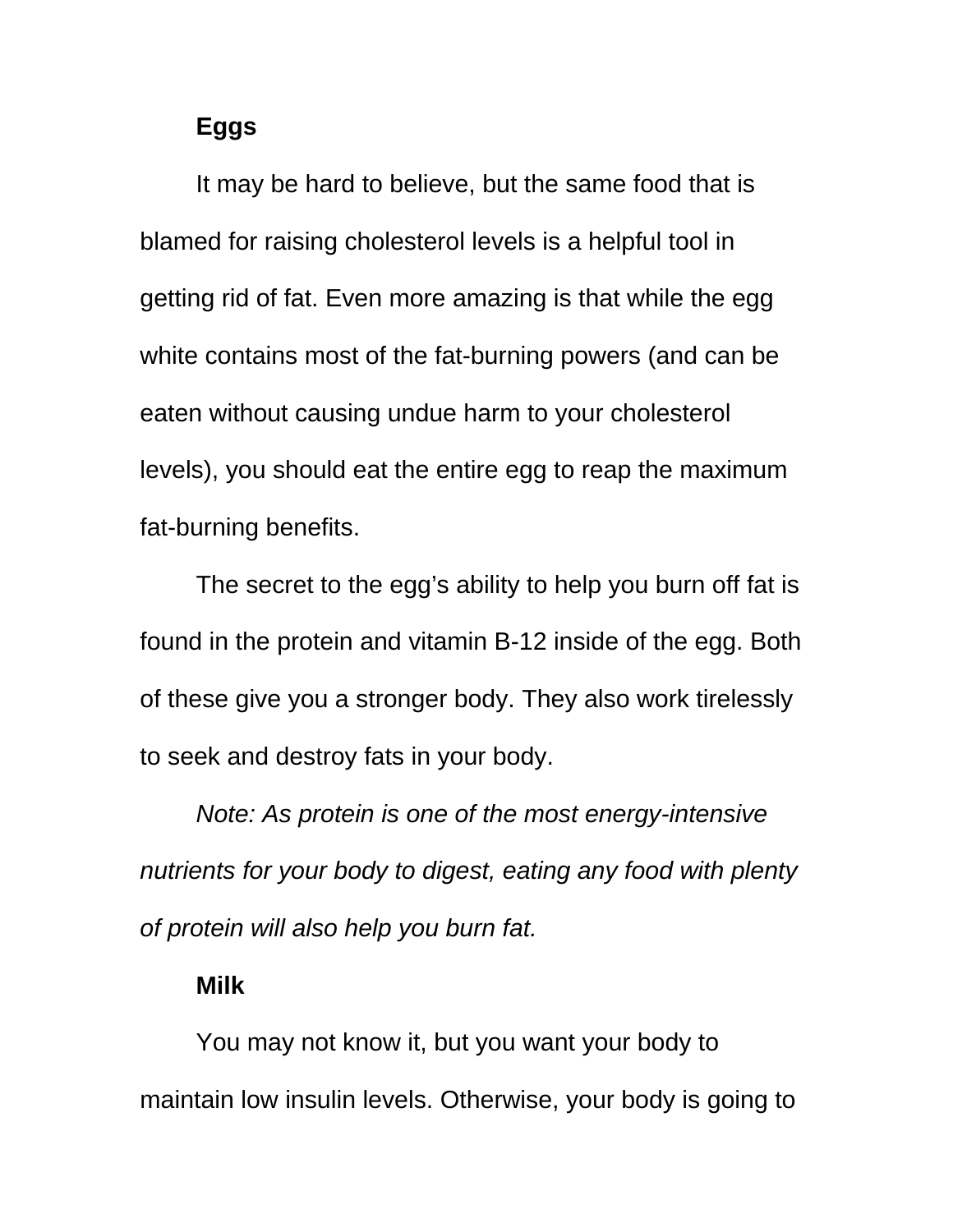feel the irresistible urge to cling to fat, making your fatburning mission come against some rather difficult obstacles. How can you keep your insulin levels at an ideal level? By drinking milk.

Inside each sip of milk are all sorts of complex carbohydrates that are responsible for helping your body obtain and maintain low insulin levels. In addition to helping you maintain fat-reducing insulin levels, the fat-burning abilities of milk are also due to its main claim to fame: having lots of calcium.

While calcium has been heralded rightly as the key component to strong bones, it also helps kick your metabolism into full gear to ensure you burn all the fat you can at all times.

## **Peppers**

Any pepper you eat has the potential to put a little sweat on your brow. With jalapeño, cayenne, habanero, and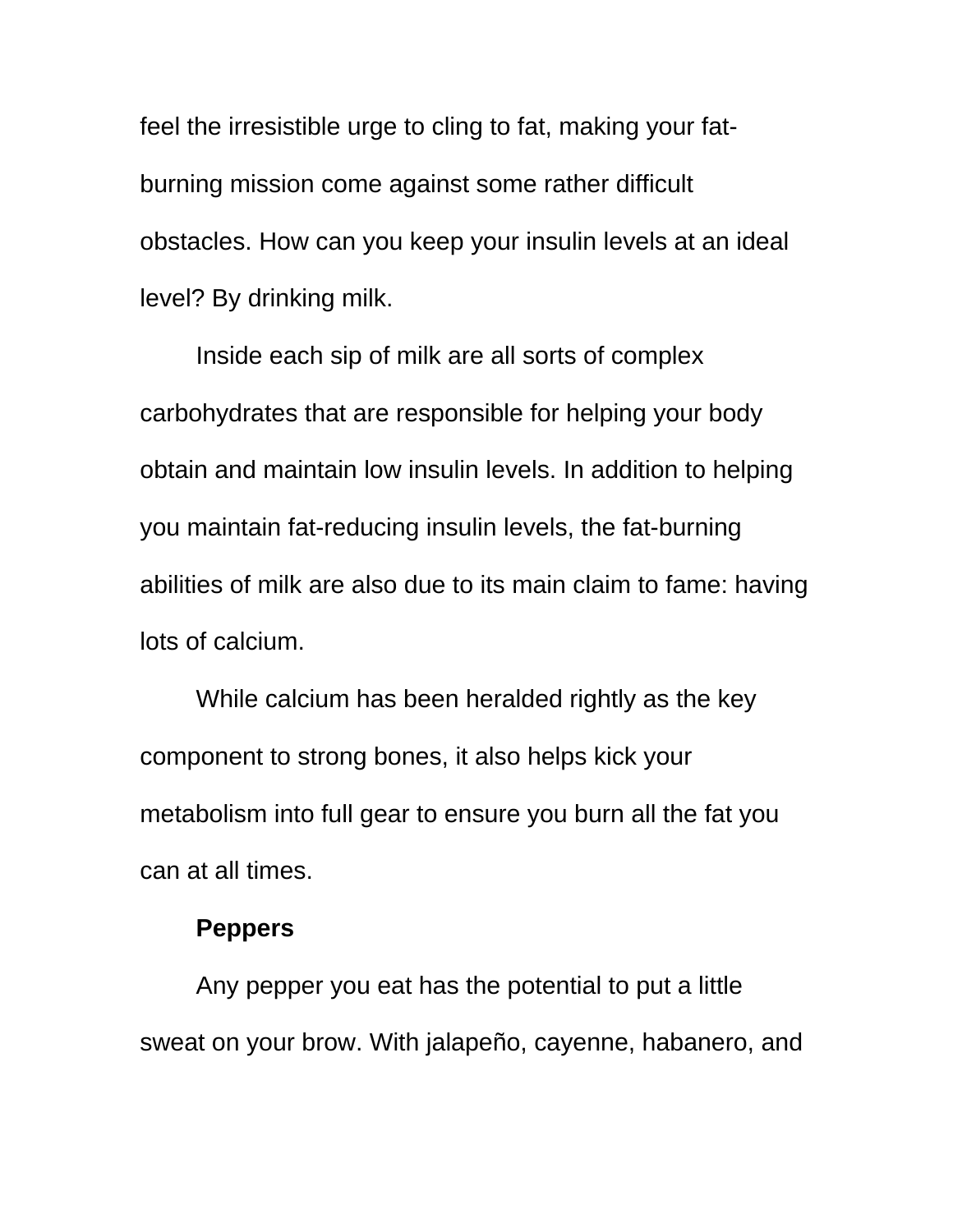other chili peppers, you get the added benefit of burning off a little fat.

Peppers are given this burning ability thanks to a chemical called capsaicin. Responsible for giving peppers their strong flavor, capsaicin also gives your heart rate and metabolism a bump. It may sound risky to eat foods that raise your heart rate, but in this case, a few peppers now and then won't push your heart too hard. They will, however, give your body a heated boost as you strive to burn off those unwanted calories.

### **Olive Oil**

If you're accustomed to cooking with butter, margarine, and vegetable oil, it's time to change your fat-increasing ways. When cooking, reducing the amount of fat in your meals is as easy as using olive oil instead of butter when possible.

By using olive oil, you'll get a new flavor in some of your favorite foods and give yourself a substantial shot of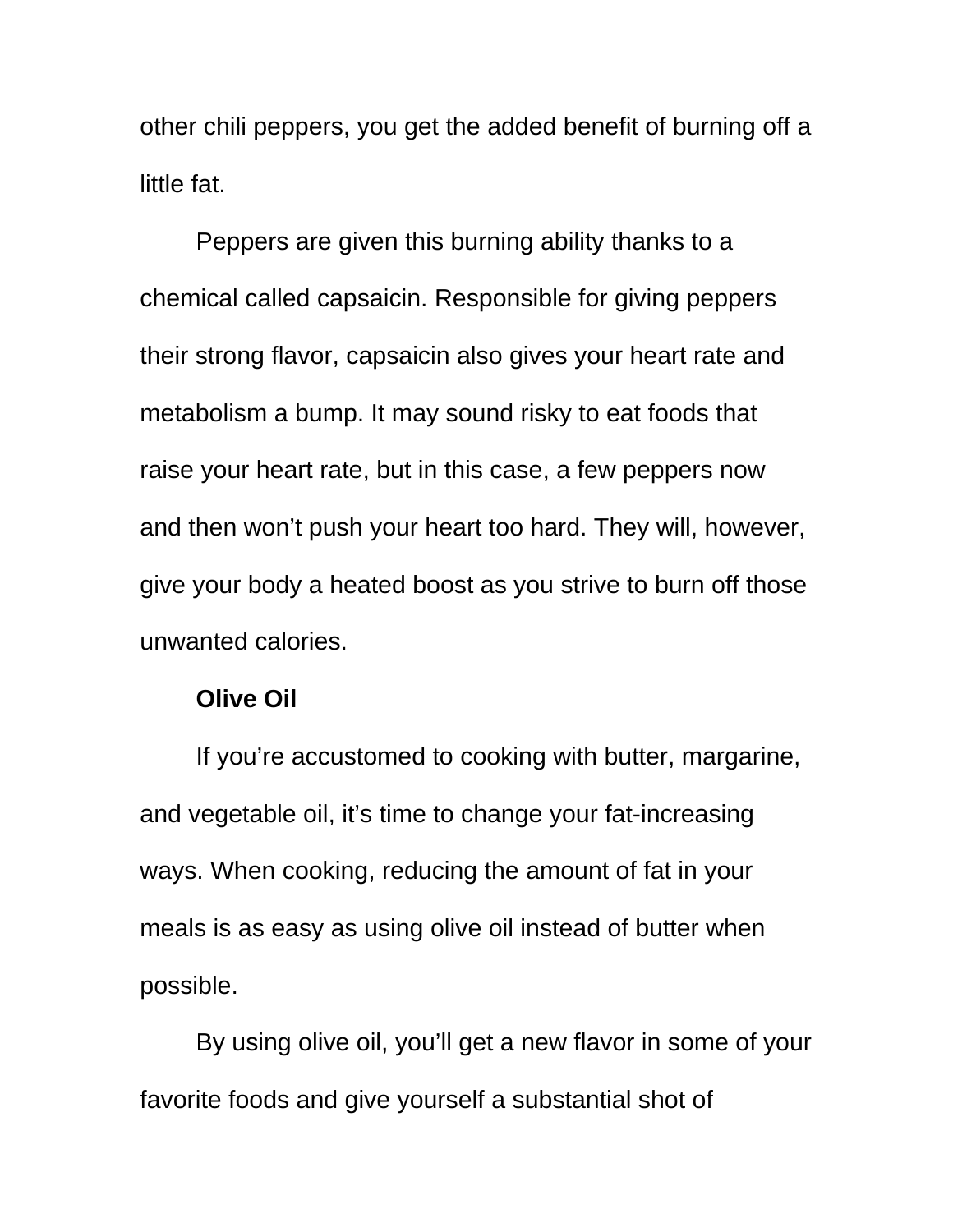monounsaturated fat. And while you may shutter at the thought of adding fat to your diet, monounsaturated fat is much better than the fats found in butter or margarine. Instead of adding to your waistline, monounsaturated fat actually helps you fend off extra pounds by grabbing your body fat by the love handles and forcing it to break down into immediately useful energy, while the junk you don't need is done away with.

# **Green Tea**

Able to boost your metabolism in a single cup, green tea is the most widely praised fat-burning drink on the market. The cause of green tea's strength lies in the compound epigallcatechin-3-gallate (EGCG).

Research has proven that EGCG gives the body an instant metabolism lift that lasts for approximately 24 hours. And while one cup of strong green tea will help you burn a little fat, you'll want to ingest about three or four times that much to really get the full benefit that green tea has to offer.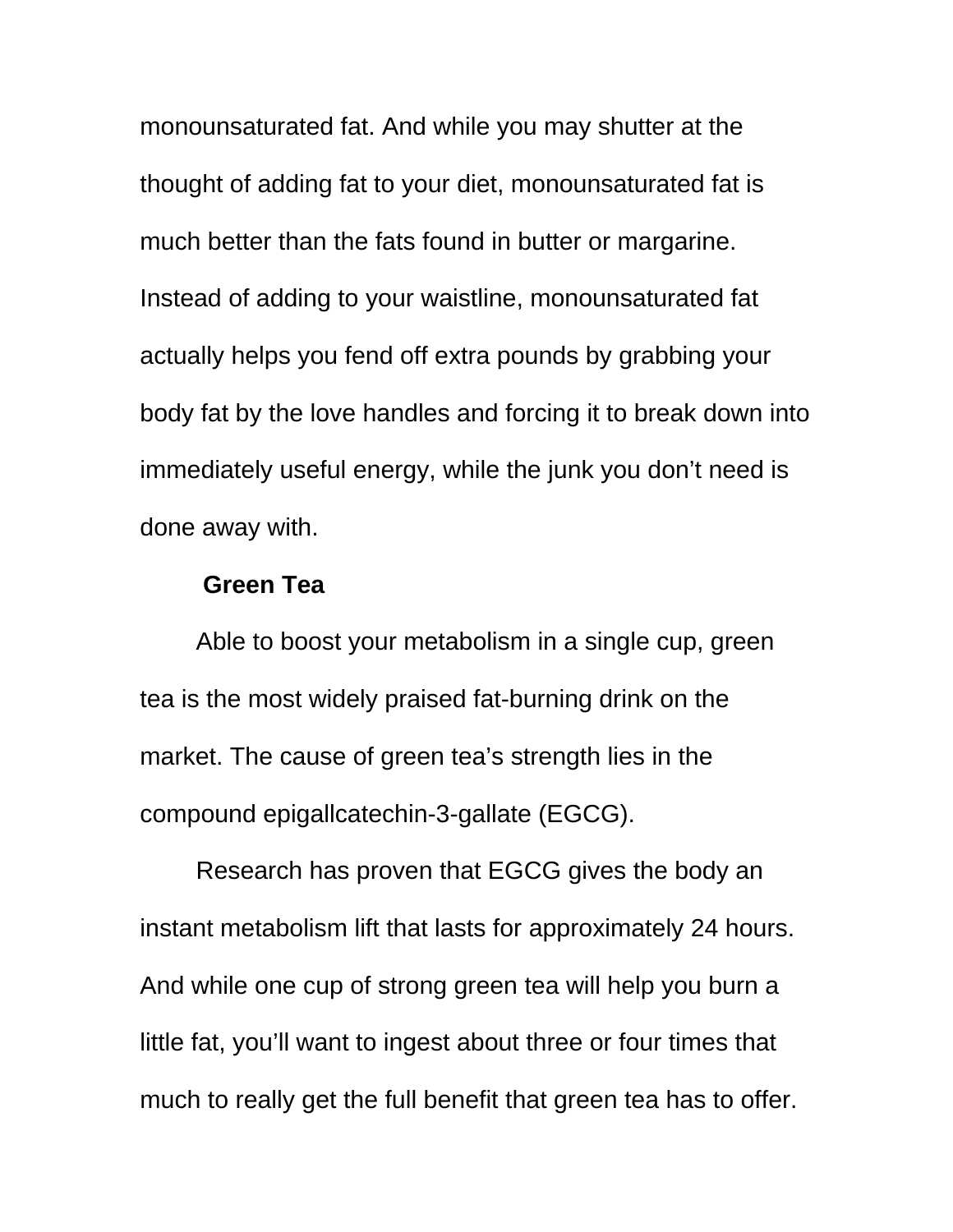## **Sardines**

They may seem a bit unappetizing coming out of a tin can, but sardines offer your body superb fat-burning qualities. Jam-packed with all kinds of fat-burning properties, such as calcium and protein, sardines are such a great choice for burning fat that there is even a diet named after the little fish.

On top of the common vitamins and minerals found in other foods, sardines offer something unique to your fatburning diet: fish oil. In a three-week study, researchers found that individuals who swapped out 6 grams of fat for the same amount of Omega-3 fish oil lost approximately three times as much weight and had substantially higher metabolisms than their non-fish-oil-consuming peers.

# **Sizeable Results**

Wondering how big a difference these foods can make in your weight-loss goals? It depends on your view. If you expect these foods to do all the work for you, you'll be very